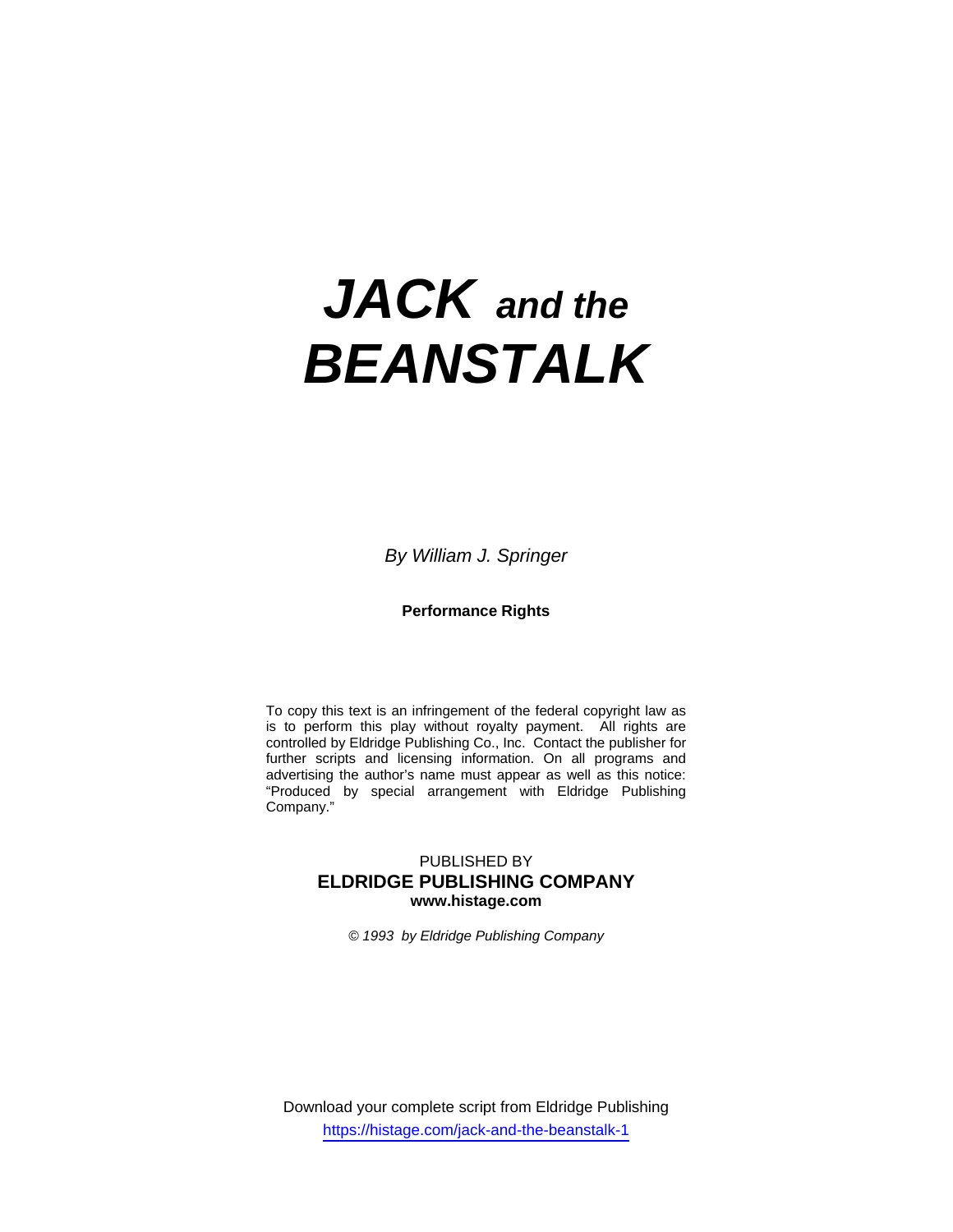#### *Jack and the Beanstalk - 2 -*

# **STORY OF THE PLAY**

Plenty of stage action for youngsters and lots of snappy, humorous dialogue for any adults in the audience makes this a perfect play for children's theatre. All the familiar characters from the classic fairy tale are here but with a little bit of a modern day twist including gullible, inquisitive Jack and his poor mother; a smart, determined cow; the magical egg-laying goose; and a not-so-scary Giant and his wife. To children's delight, Jack's cow refuses to be sold and is constantly chased across the stage, first by the bean seller and then additional characters from other fairy tales! The smart aleck Narrator almost gets into a fight with the Mother about the magical qualities of the beans and the giant's wife insists he mow the grass. Easy to memorize lines, easy to tour. One bit part may be played by a child from the audience.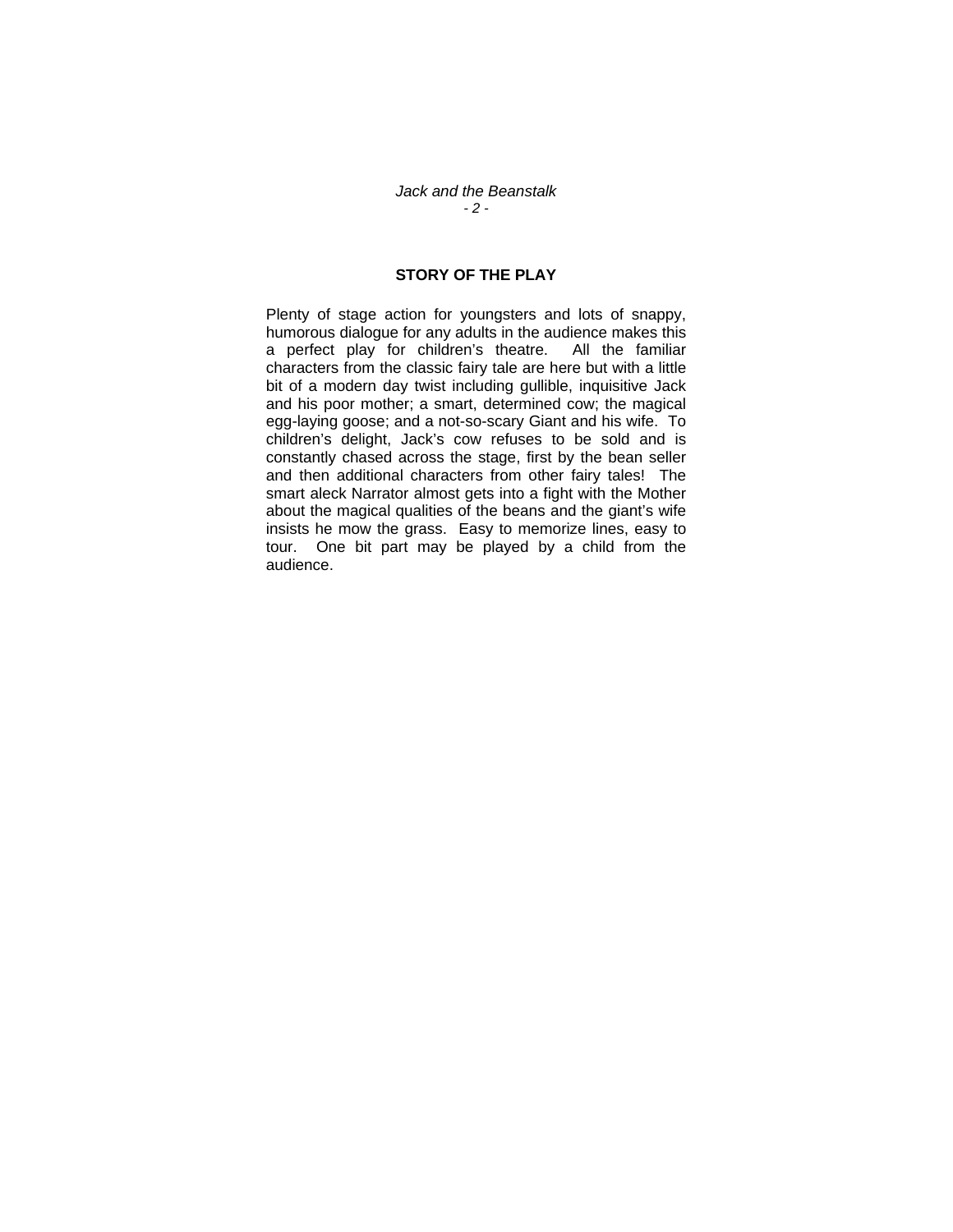*Jack and the Beanstalk - 3 -* 

## **CHARACTERS**  *(14 parts)*

**NARRATOR WOMAN (Fairy Godmother) JACK INHABITANT (Mr. Manch) MOM CINDERELLA COW GIANT'S WIFE 50 CENTS \* GIANT ROBBER \* GOOSE FUNNY LITTLE MAN PRINCE** 

*\*These two characters can be double-cast into two other roles appearing later in the play. The role of 50 Cents may also be played by a youngster from the audience.* 

# **GENERAL NOTES TO DIRECTOR**

It is suggested that you cast the smallest actor as the Giant which makes a very comical effect. The Giant's wife, however, should be very tall so as not to give the joke away. Also, be sure that when the Goose lays the raw egg he/she does so on a part of the stage where the "chase" will not have to run through it.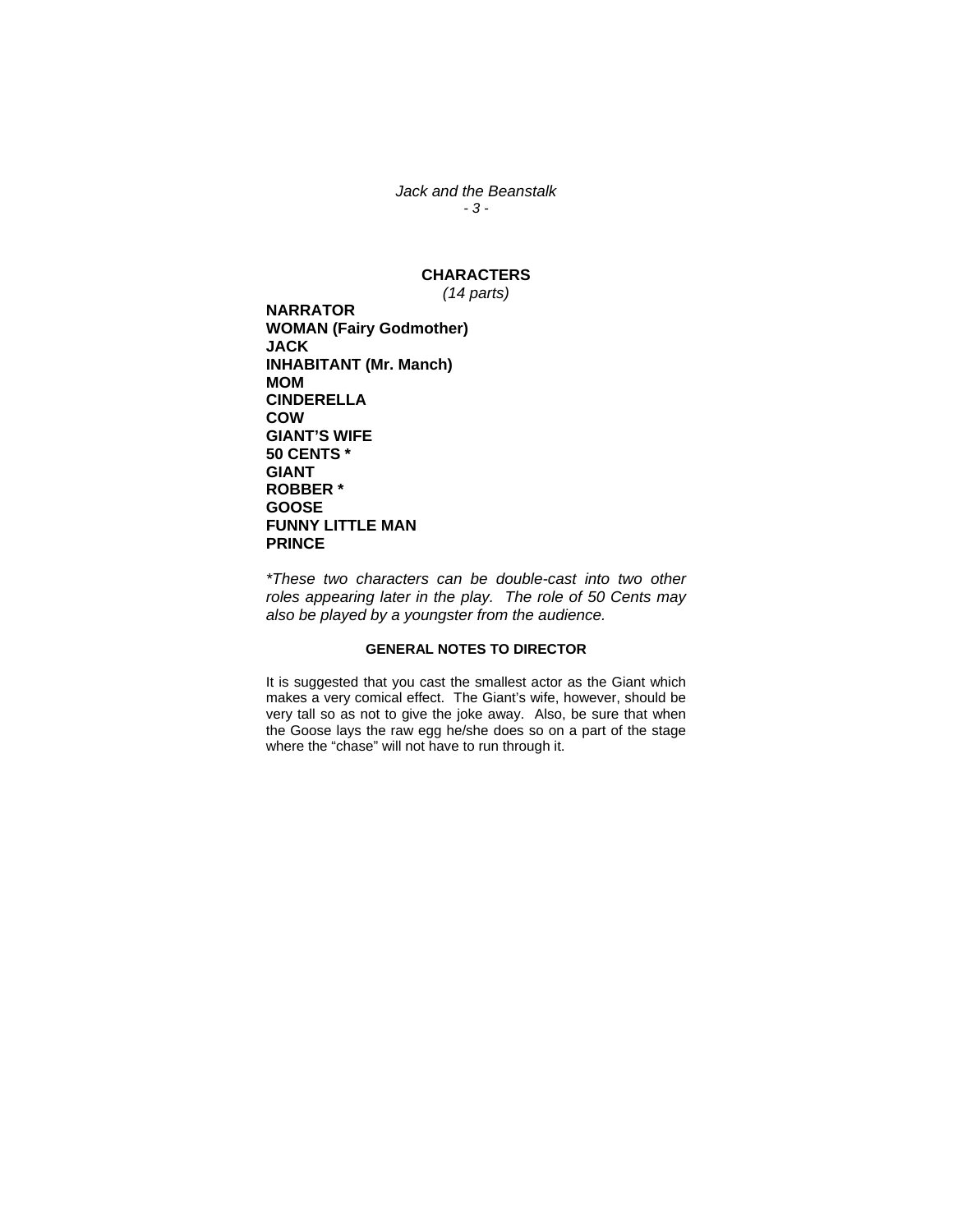#### *Jack and the Beanstalk - 4 -*

#### **SCENERY**

The play is fairly fast moving and so whatever type or style of scenery you choose you should lend itself to the pace. Let your imagination take you where it will, but don't try to burden the show with overly elaborate scenery that will slow down the pace with scene change delays. The play has been performed most often with only two scenic elements:

- 1) A "grass mound" cut out that is about 3 to 4 feet in length and 12 to l5 inches high at its center point. This set piece serves the purpose of masking the bottom of the beanstalk as it is raised and lowered.
- 2) The beanstalk itself can be made out of long strips of green fabric 4 to 5 inches wide. Sew each strip into a long "tube" and turn inside out. Exact length needed will vary with height of stage since beanstalk should reach from the floor to full height of stage. Tubes *(5 to 7 needed)* are then loosely braided together and fabric leaves and pods are attached. Heavy duty fish line is attached to the top of the beanstalk. This line is run through pulleys over the stage so that raising and lowering of the beanstalk is controlled from the wings of the stage. The beanstalk starts out coiled on the floor behind the "grass mound" and is made to grow on cue. When Jack climbs up, the stalk is lowered while he pantomimes the climbing action. The reverse is true when Jack and the Goose climb down.
- NOTE: In the original production, the theatre's structure permitted a technician to be on a catwalk over the stage floor. Instead of the beanstalk growing up it grew down *(being dropped from above).* If you are able to do this it is a very funny effect. The Narrator still says, "The beanstalk grew up," but instead it falls down into position. If this method is used, the beanstalk should still raise and lower *(as mentioned above)* when Jack climbs up and down.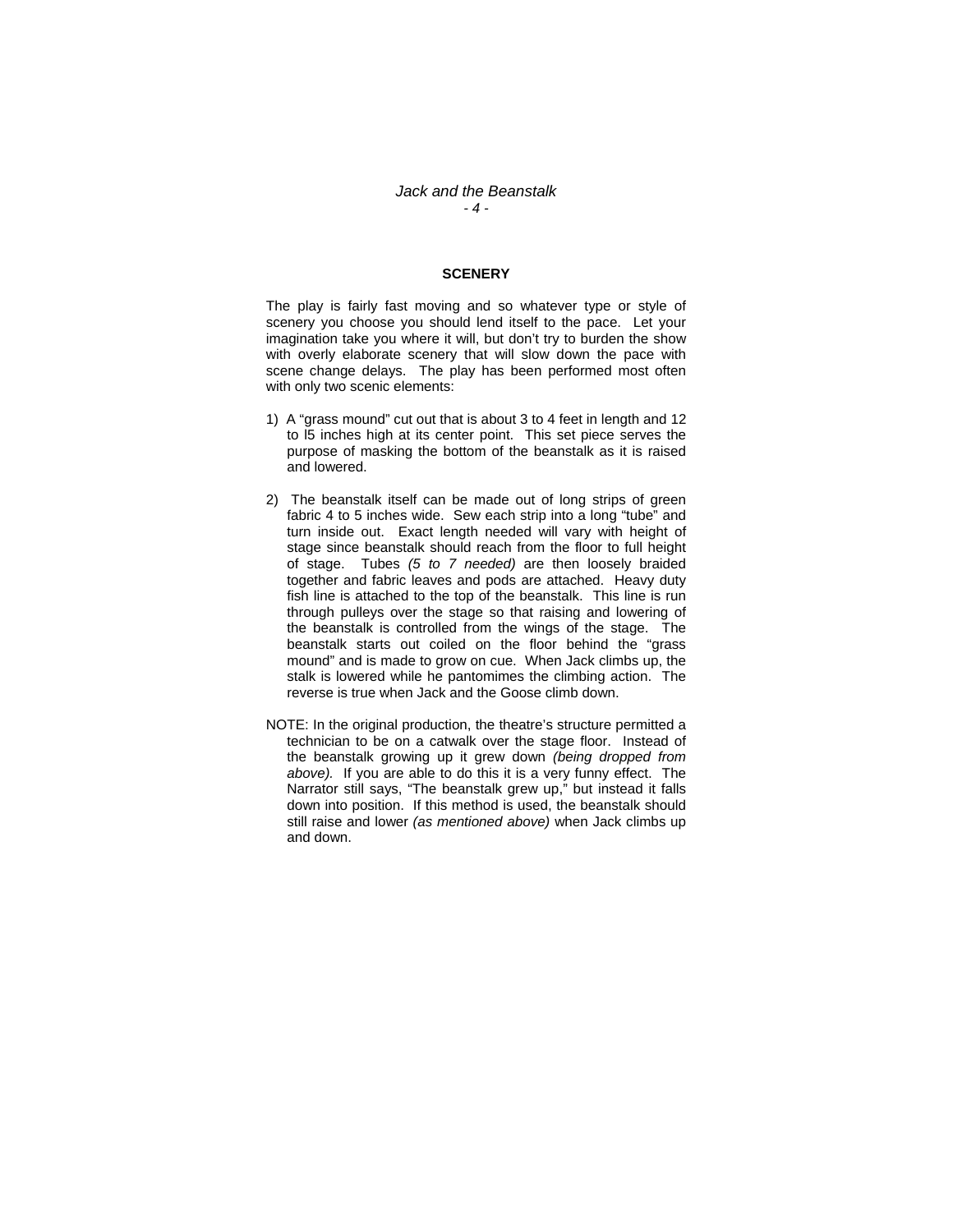#### *Jack and the Beanstalk - 5 -*

#### **Scene 1**

*(AT RISE: JACK, MOM, and COW stand facing UPS. They turn toward audience when they first speak. The NARRATOR is seated on a stool SL.)* 

- NARRATOR: Once upon a time there lived a boy named Jack.
- JACK: *(Turning.)* Hello. My name is Jack. I am a boy. I lived once upon a time.
- NARRATOR: Jack lived at home with his mother.
- MOM: *(Turning.)* Hello. I'm Jack's mother. I live at home with Jack.

NARRATOR: They were very poor.

JACK: Mother, how poor are we?

MOM: Jack, we are very poor.

- NARRATOR: All they had was 50 cents and a cow.
- COW: *(Turning.)* Hello. I'm the cow. Roughly translated, that's moo, moo, moo.
- 50¢: *(Enters.)* I'm 50¢. Roughly translated, that's 43¢ after taxes.
- ROBBER: *(Enters with gun.)* Hello. I'm the bank robber. I also rob poor mothers and their sons. I'll take your  $50¢$ , if you don't mind. I'll take your 50¢, if you do mind. *(HE starts off with 50¢.)* Oh, I almost forgot. *(Crosses to MOM.)* Here's your receipt. It's tax deductible. *(ROBBER exits with 50¢.)*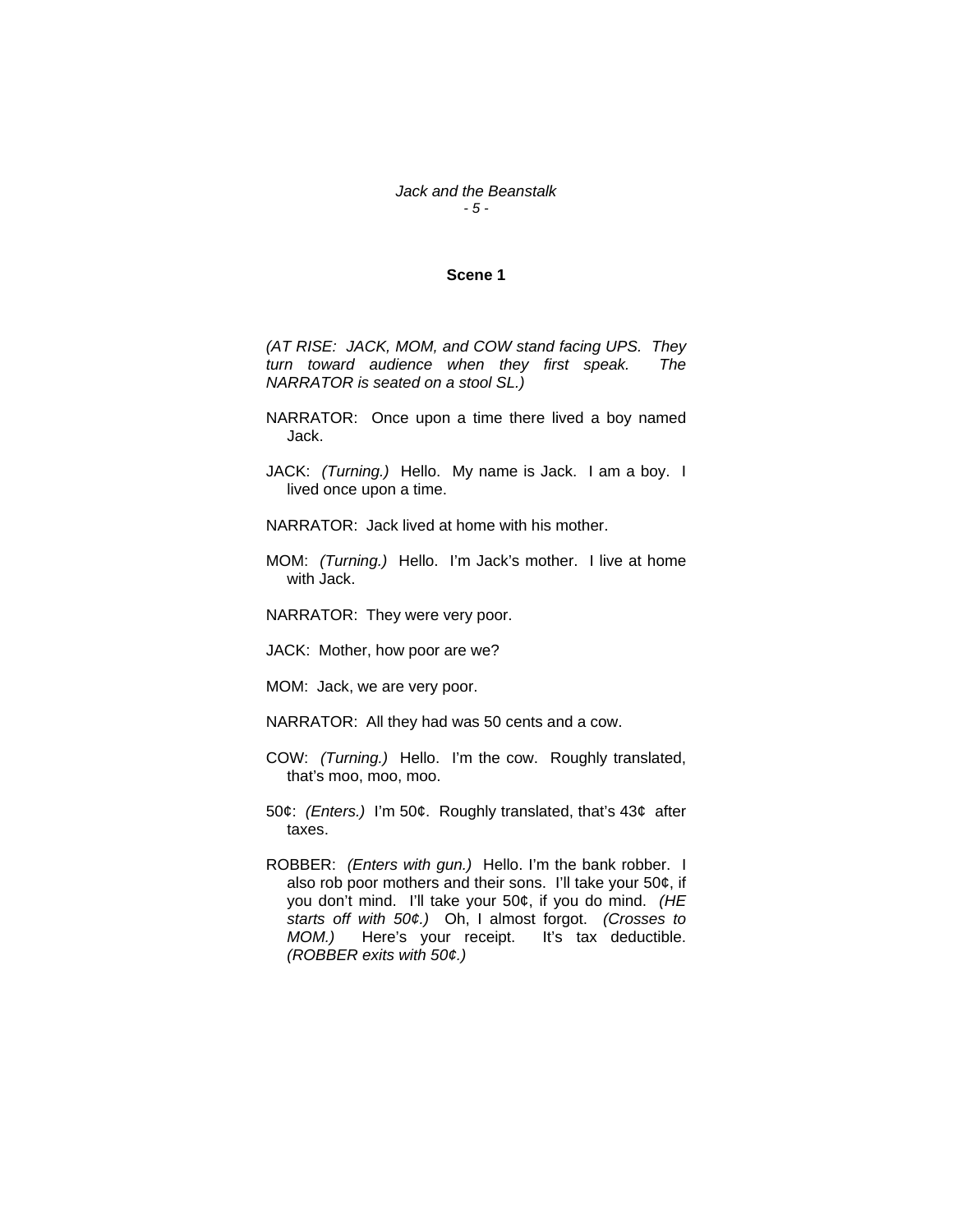# *Jack and the Beanstalk - 6 -*

- NARRATOR: Jack and his mother were very poor. All they had was a cow and a receipt. But the cow ate the receipt. *(COW does so.)*
- MOM: Oh, Jack what are we to do?
- JACK: *(Looking at COW'S belly.)* I don't suppose the IRS would take an X-ray.
- NARRATOR: There was only one thing for them to do. Jack's mother said:
- MOM: Jack.
- JACK: Yes, Mother?
- MOM: There is only one thing for us to do.
- JACK: What is that?
- MOM: I don't know.
- NARRATOR: They had to sell the cow.
- MOM: Sell the cow?
- NARRATOR: Sell the cow!
- JACK: Sell the cow?
- MOM: Sell the cow!
- COW: Sell the cow?
- JACK: Sell the cow!
- COW: To who?
- JACK: To who? I wish I knew. Do you?